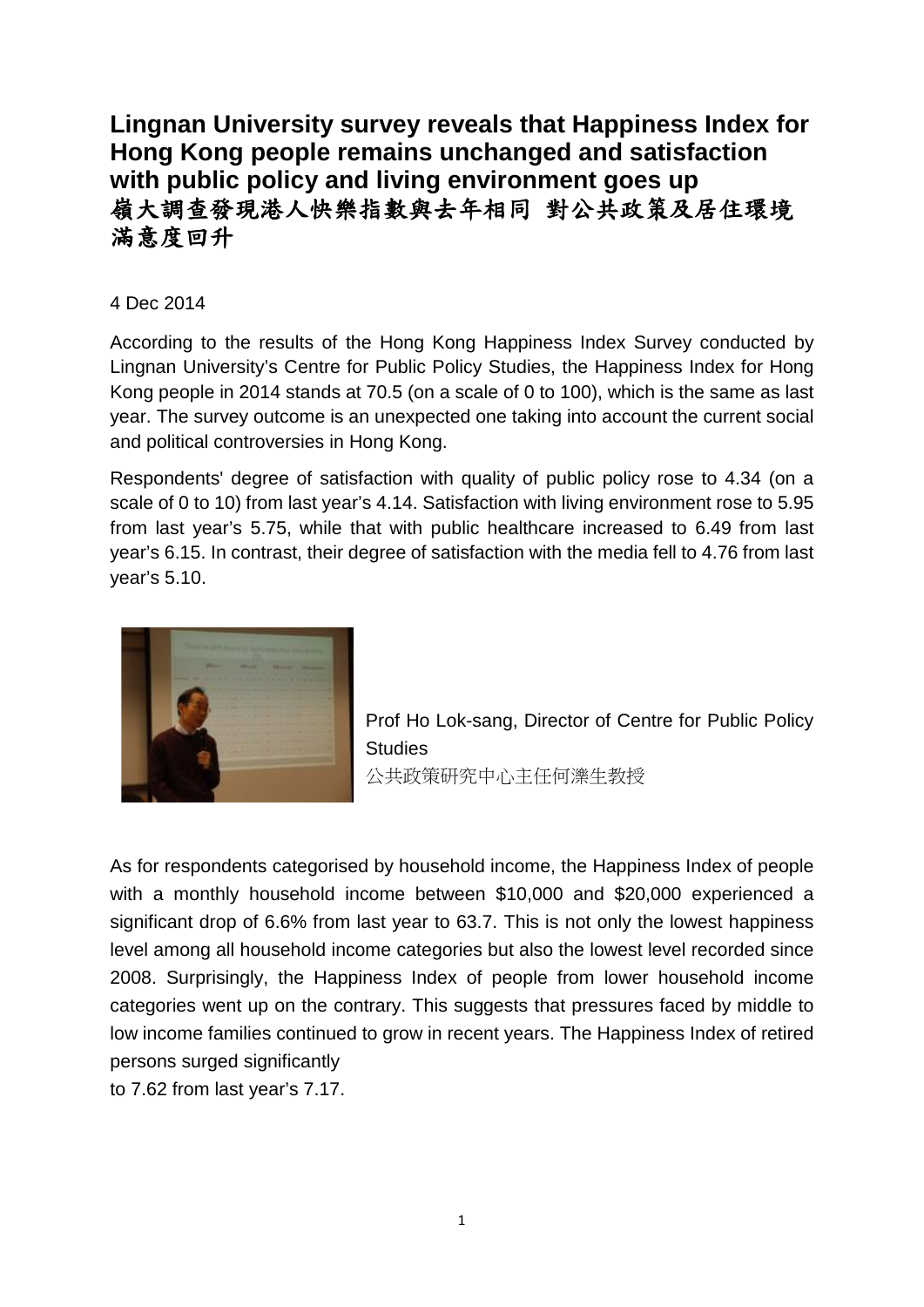

Mr Shih Wing-ching 施永青先生

## *Long working hours and work stress undermine happiness*

People with long working hours, in particular those who work for over 60 hours a week, have a lower average Happiness Index level of 6.67, which is noticeably lower than the average Happiness Index of 7.05 for all Hong Kong people. Work pressure, long working hours and financial burdens are still the main contributing factors of Hong Kong people's unhappiness. The good news is that this year only 33.4% of the respondents have to work over 50 hours a week, showing a drop from last year's proportion of over 40%. Families with low income levels but less financial burdens are happier than those with high income levels but heavy financial burdens.

Similar to past surveys, female are generally happier than male respondents, and older people also have higher Happiness Index levels. Housewives and retired persons are happier than full time working respondents and students. The Happiness Index of the unemployed showed a significant increase by 0.36 to 6.31 this year, but they remained the least happy group.

## *Insight shows increasing weight and is the most crucial factor affecting happiness*

Since 2008, the annual scheme has surveyed on the factors of Love, Insight, Fortitude and Engagement (LIFE) which are related to the mental quality of respondents. The score on Love this year fell slightly to 8.17 from last year's 8.5; the score on Insight rose slightly by 0.07 to 7.22; the score on Fortitude decreased by 0.06 to 7.62; and the score on Engagement only showed a marginal increase. The four psychological factors reflect respondents' "mental capital". This year's survey results showed that the weight of Insight as a factor affecting happiness increased, and it is also the most crucial factor, followed by Engagement or purposive living.

### *Families with monthly household incomes of \$40,000 or above the happiest*

This year's survey results indicated that the Happiness Index of families with a monthly household income below \$10,000 surged noticeably compared to last year. The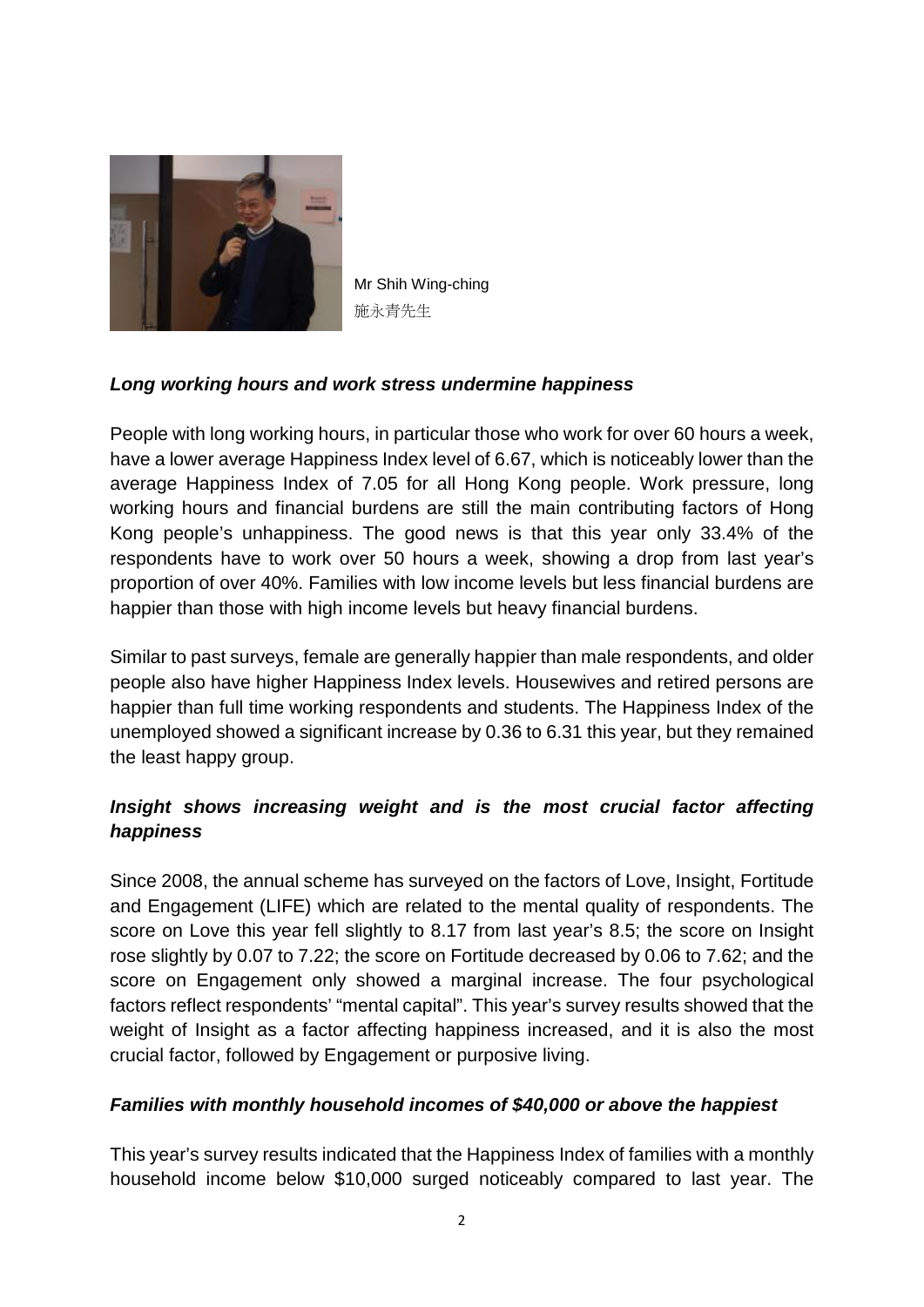Happiness Index of families with a monthly household income between \$10,000 and \$20,000 experienced the sharpest decline, while those with a monthly household income higher than \$20,000 did not show significant changes. Families with a monthly household income of \$40,000 or above are the happiest, but their Happiness Index do not show significant difference from those with a monthly household income of \$20,000 to \$30,000.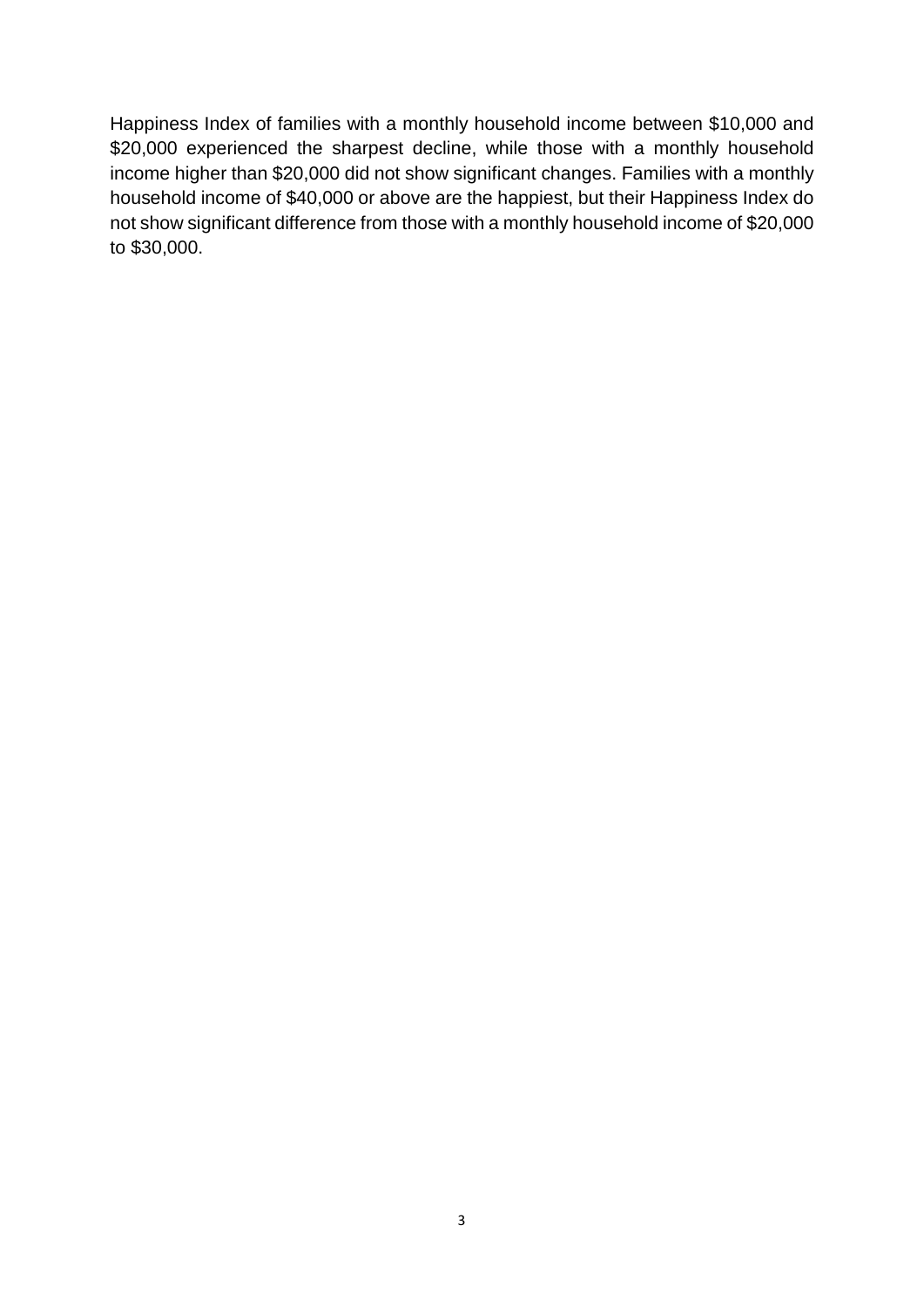## 嶺大調查發現港人快樂指數與去年相同 對公共政策及居住環境 滿意度回升

2014 年 12 月 4 日

由嶺南大學公共政策研究中心進行的「香港快樂指數調查」結果顯示,香港人於 2014 年的快樂指數為 70.5 (以 0-100 分計算), 與去年相同。觀乎香港目前社會及政治上的 矛盾,結果使人感到意外。

受訪者對公共政策質素的滿意度,由去年的 4.14(以 0-10 分計算),上升至今年的 4.34; 對香港生活環境的滿意度,由去年的 5.75 上升至今年的 5.95;對公共醫療的滿意度,則 由去年的 6.15 上升至今年的 6.49。相反,受訪者對媒體的評價,由 5.10 跌至 4.76。

以家庭收入作分類的受訪者當中,家庭月入介乎一萬至二萬元之間的人士的快樂指數, 比去年明顯下跌 6.6%至 63.7,這不但是各收入分類的家庭中最低,亦是 2008 年以來最 低。出人意表的是,收入更低的家庭的快樂指數反而上升。這反映中下收入家庭近年所 面對的壓力不斷上升。退休人士快樂指數升幅明顯,由去年的 7.17 升至今年的 7.62。

### 長工時及工作壓力損害快樂

長工時的人士、尤其是每周工作逾 60 小時者,其快樂指數較低,平均只有 6.67,明顯 低於全港人士的平均指數 7.05。工作壓力、長工時及財政壓力仍是導致香港人不快樂的 主要因素。可喜的是,今年每周工作時數逾 50 小時的人十只有 33.4%,比夫年的渝 40% 有所下降。收入低但沒有財政壓力的家庭,較收入高但同時面對沉重負擔的家庭更快樂。

一如以往,女性普遍比男性更快樂,年紀較長的人士,其快樂指數亦較高。家庭主婦和 退休人士,比全職工作人士和學生都更快樂;失業人士的快樂指數上升 0.36 至 6.31, 雖 然上升較顯著,但仍然是最不快樂的一群。

### 智慧對快樂的影響有所上升亦最為重要

自 2008 年起,研究計劃每年均就關愛、智慧、堅毅、行動(LIFE)等與心理質素相關 的因素進行調查。其中關愛指數由去年的 8.5 下降至 8.17;智慧指數輕微上升了 0.07 至 7.22;堅毅指數輕微下跌 0.06 至 7.62。行動指數則稍微上升。四大心理質素反映心理資 本。今年資料顯示智慧對快樂的影響有所上升,亦是最重要的因素;其次是行動或有目 標的生活。

### 月入四萬元以上的家庭最快樂

今年調查結果顯示,月入低於一萬元的家庭,其快樂指數比去年升幅顯著。月入一萬至 二萬元的家庭快樂指數跌幅最大,月入二萬元以上家庭的快樂指數沒有明顯變化。月入 四萬元以上的家庭最快樂,但與月入兩萬至三萬的家庭的快樂指數分別不大。